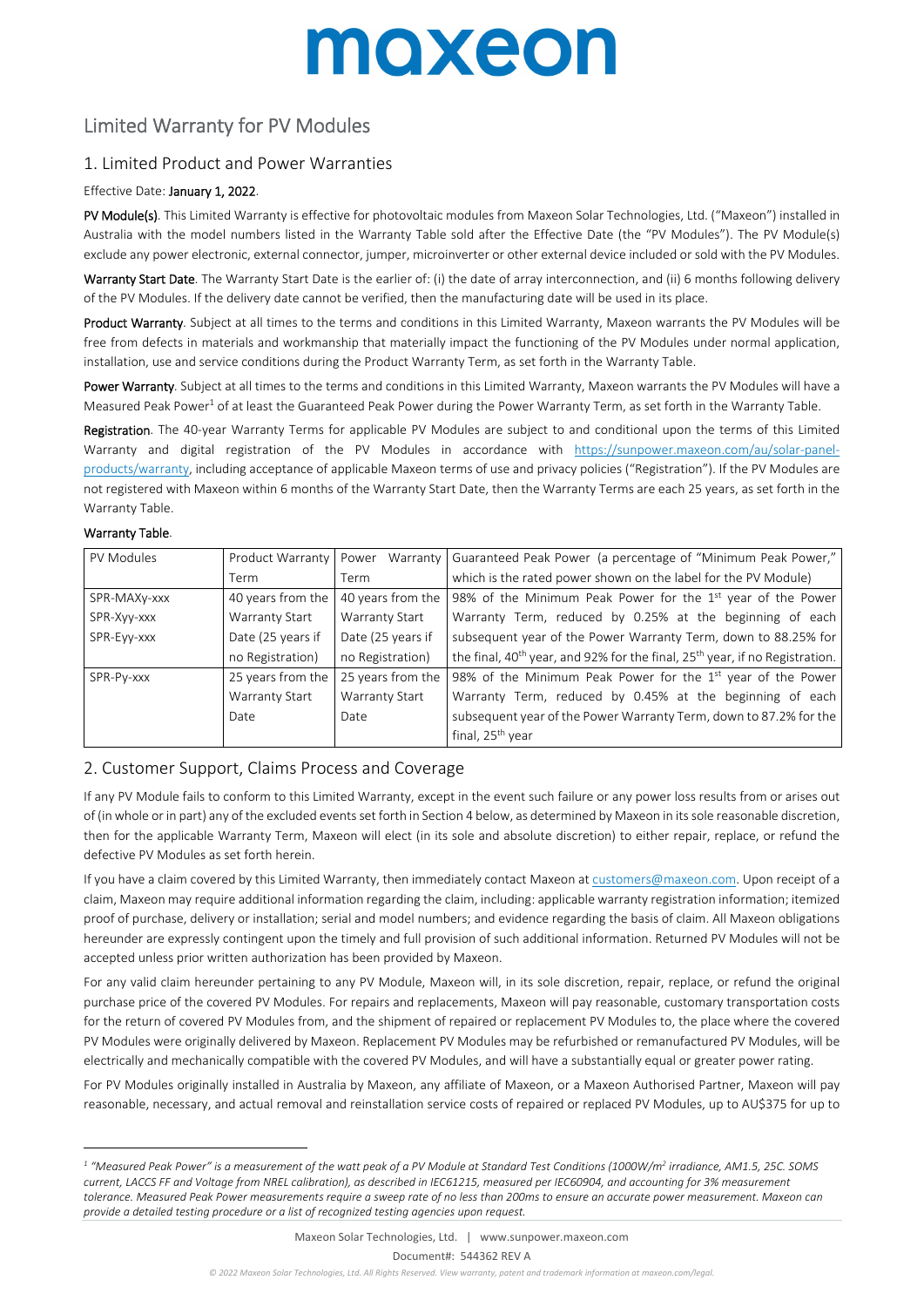# moxeon

5 PV Modules and AU\$75 per PV Module thereafter; provided, (a) Maxeon has sole discretion to select the service provider performing such services, and (b) Maxeon will pay the service provider for such service costs.

If Maxeon issues a refund under a valid Product or Power Warranty claim, then Maxeon will refund the original purchase price for the first five years of the applicable Warranty Term, and then linearly depreciate the refund amount by 2.78% per year for 40-year Warranty Terms, 13.5% per year for 12-year Warranty Terms, and 4.75% per year for 25-year and other Warranty Terms (the "Claim Value"), provided that for a valid Power Warranty claim, Maxeon will refund the Claim Value multiplied by the percentage difference between the Guaranteed Peak Power percentage and the Measured Peak Power percentage (both as a percentage of the Minimum Peak Power). If you are unable to substantiate the original purchase price, then Maxeon will use the current market value instead of the original purchase price to determine the Claim Value.

### 3. General Conditions for Warranty Claims

- a) Any and all coverage, right, and performance under this Limited Warranty is expressly conditioned upon full payment (including full payment of any charges for interest or late payment) due to Maxeon.
- b) Maxeon has no obligations if there are outstanding charges or payments for PV Modules that are the subject of a warranty claim.
- c) All warranty claims hereunder must be filed within the applicable Warranty Term. Any warranty claim filed outside the applicable Warranty Term, including any claim for a latent or undiscovered defect, is invalid and will be rejected by Maxeon.
- d) The Product and Power Warranty Terms for any repaired or replaced PV Module shall not extend beyond the original terms.
- e) When PV Modules are used on a mobile platform of any type, such as a vehicle (not including trackers), the Product and Power Warranty Terms shall each be limited to 12 years.
- f) When PV Modules are used on a ground-mount application, such as a tracker or carport, the Product and Power Warranty Terms shall each be limited to 25 years unless written approval is provided by Maxeon and the PV Modules are digitally registered.
- g) PV Modules used with floating mounting systems are excluded entirely unless prior written approval is obtained from Maxeon, subject to any terms, conditions, and changes as may be set out in such written approval.
- h) In cases of PV Module replacement, title to any replaced PV Module shall pass to Maxeon.
- i) All warranty claims must be filed by or on behalf of the warranty holder. Maxeon may require documentation to confirm the identity of the warranty holder, authority of the claimant, and the sale, delivery, and original place of installation of the PV Modules. Maxeon may reject warranty claims with insufficient documentation.
- j) This Limited Warranty is fully assignable by the warranty holder to a third party, provided: the warranty holder provides notice of assignment in accordance with https://sunpower.maxeon.com/au/solar-panel-products/warranty within 90 days of the assignment; the notice includes reasonable documentation evidencing such assignment; and the subsequent warranty holder completes digital registration of the PV Modules.

### 4. Exclusions and Limitations

The Limited Warranty does not apply to any of the following, including any defects, failure, or power loss caused by:

a) PV Modules subjected to: (i) misuse, abuse, neglect or accident; (ii) alteration or improper installation (improper installation includes, without limitation, installation that does not comply with all Maxeon installation instructions and operations and maintenance instructions of any type, as may be amended and updated from time to time at Maxeon's sole discretion, and all national, state, and local laws, codes, ordinances, and regulations); (iii) repair or modification by someone other than an approved service technician of Maxeon; (iv) conditions exceeding the voltage, wind, snow load, and any other operational specifications; (v) power failure or surges; (vi) indirect or direct damage from lightning, flood, fire or other acts of nature; (vii) damage from persons, biological activity, or industrial chemical exposure; or (viii) damage from impact or other events outside Maxeon's control.

Please read the safety and installation instructions. Visit www.sunpower.maxeon.com/int/PVInstallGuideIEC. Paper version can be requested through techsupport.australia@maxeon.com.



- b) Cosmetic defects or effects stemming from normal wear and tear of PV Module materials and cosmetic variations that do not cause power output to fall below the Guaranteed Peak Power. Normal wear and tear of PV Module materials includes, but is not limited to, fading of frame color, weathering of glass coatings, and areas of discoloration around or over individual solar cells or any part of the PV Module.
- c) PV Modules installed in locations, in Maxeon's absolute judgment, that may be subject to direct contact with bodies of salt water.
- d) PV Modules for which the labels containing product type or serial number have been altered, removed or made illegible.
- e) PV Modules that have been moved from their original installation location without the express written approval of Maxeon.
- f) PV Modules with MAX and -COM or -UPP in the product model number that have been installed on single-family homes or semidetached homes, including but not limited to duplexes and townhomes. For clarity, apartment and condominiums are not excluded from the Limited Warranty.